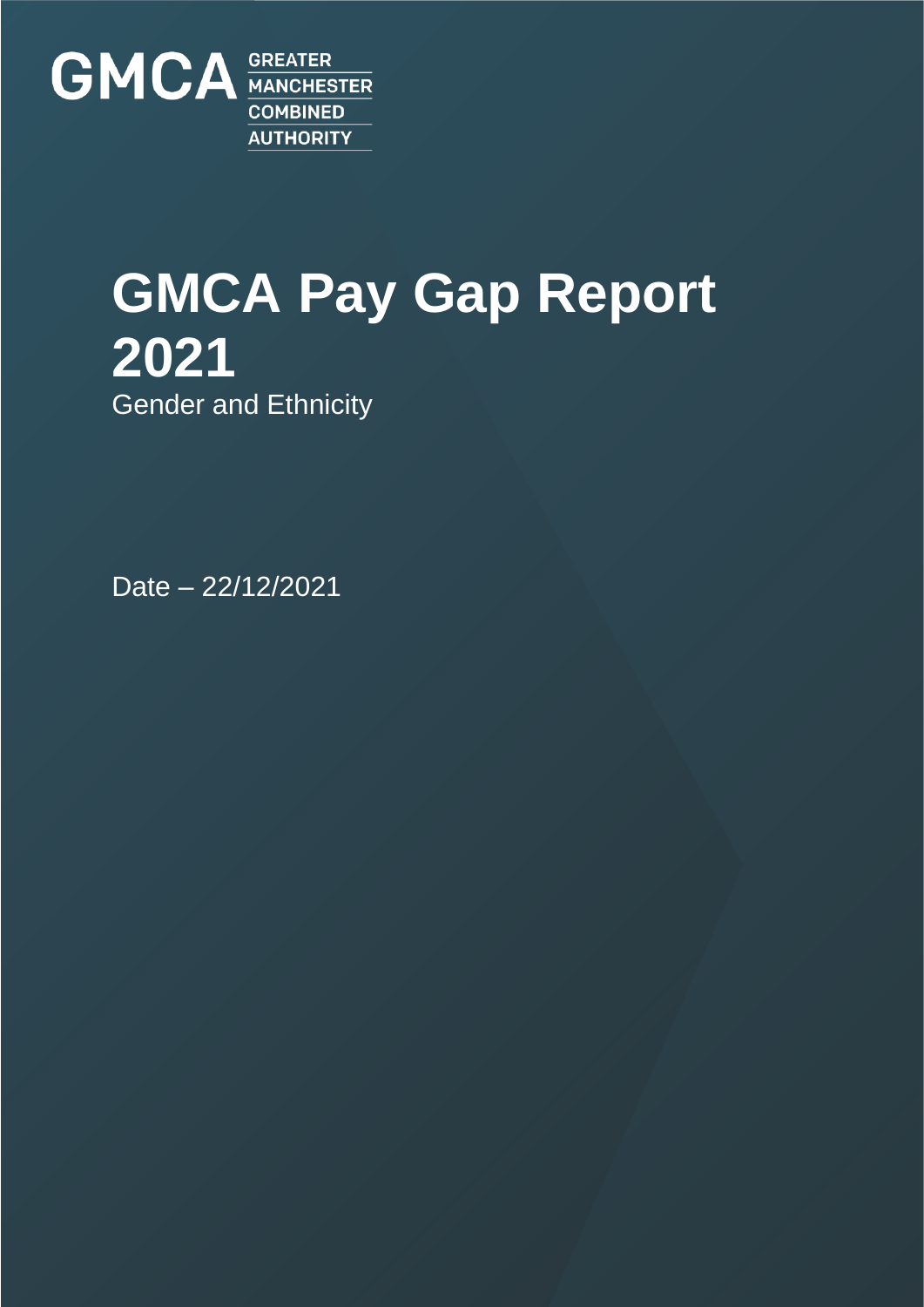# **Table of Contents**

| Key influencers that affect both our Gender and Ethnicity Pay Gap 12 |  |
|----------------------------------------------------------------------|--|
|                                                                      |  |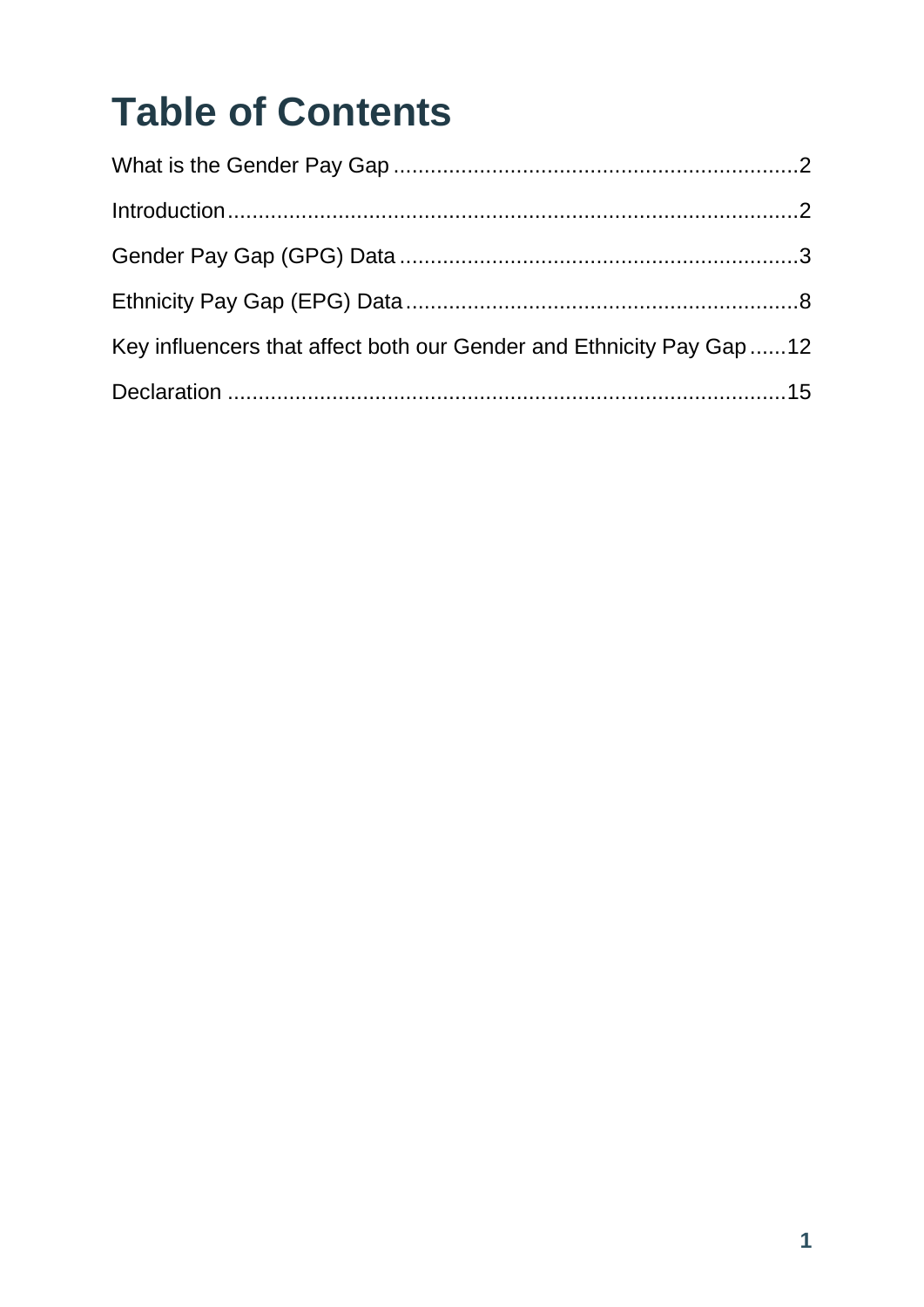## <span id="page-2-0"></span>**What is the Gender Pay Gap**

The Gender Pay Gap is the difference in the average hourly wage of men and women across a workforce. It gives a snapshot of the gender balance by measuring the difference between the average earnings of all male and female employees, irrespective of their role or seniority. If women do more of the less well-paid jobs in an organisation than men, the Gender Pay Gap is usually bigger.

The Gender Pay Gap is not the same as equal pay, which deals with paying men and women equally for performing the same (or similar) work. Equal pay is a requirement in law since 1970.

## <span id="page-2-1"></span>**Introduction**

Greater Manchester Combined Authority (GMCA) is proud to be a responsible employer that believes in the economic empowerment of all employees.

We are committed to foster a working environment where people feel truly included, where our colleagues thrive and gain fulfilment, irrespective of any protected characteristics. This is not only the ethical thing to do but it is vital to the successful growth we wish to enable within our flourishing Greater Manchester communities and make GMCA a great place to work.

Each year, we publish our Gender Pay Gap (GPG) figures to comply with the statutory reporting requirements of the UK government. The report details our Gender Pay Gaps within GMCA overall as well as our Uniformed and Support staff.

This will be the second time we are also voluntarily sharing our GMCA wide ethnicity pay gap. We hope by publishing the ethnicity pay gap annually it will drive progress in diversifying our staff groups ethnicity representation and be used as a reporting tool to assist with embedding a diverse and inclusive culture within the GMCA.

In this document we compare our GPG results year on year between March 2020 – March 2021, timelining the changes and improvements. The comparison of March 2021 GPG results alongside the March 2020 results conveys the changes and improvements GMCA are making as an organisation to decrease the gender pay gap and increase gender equality amongst our Uniformed and Support staff alike. GMCA's figures compare favourably with the published Gender Pay Gap figures for companies that have reported in 2021.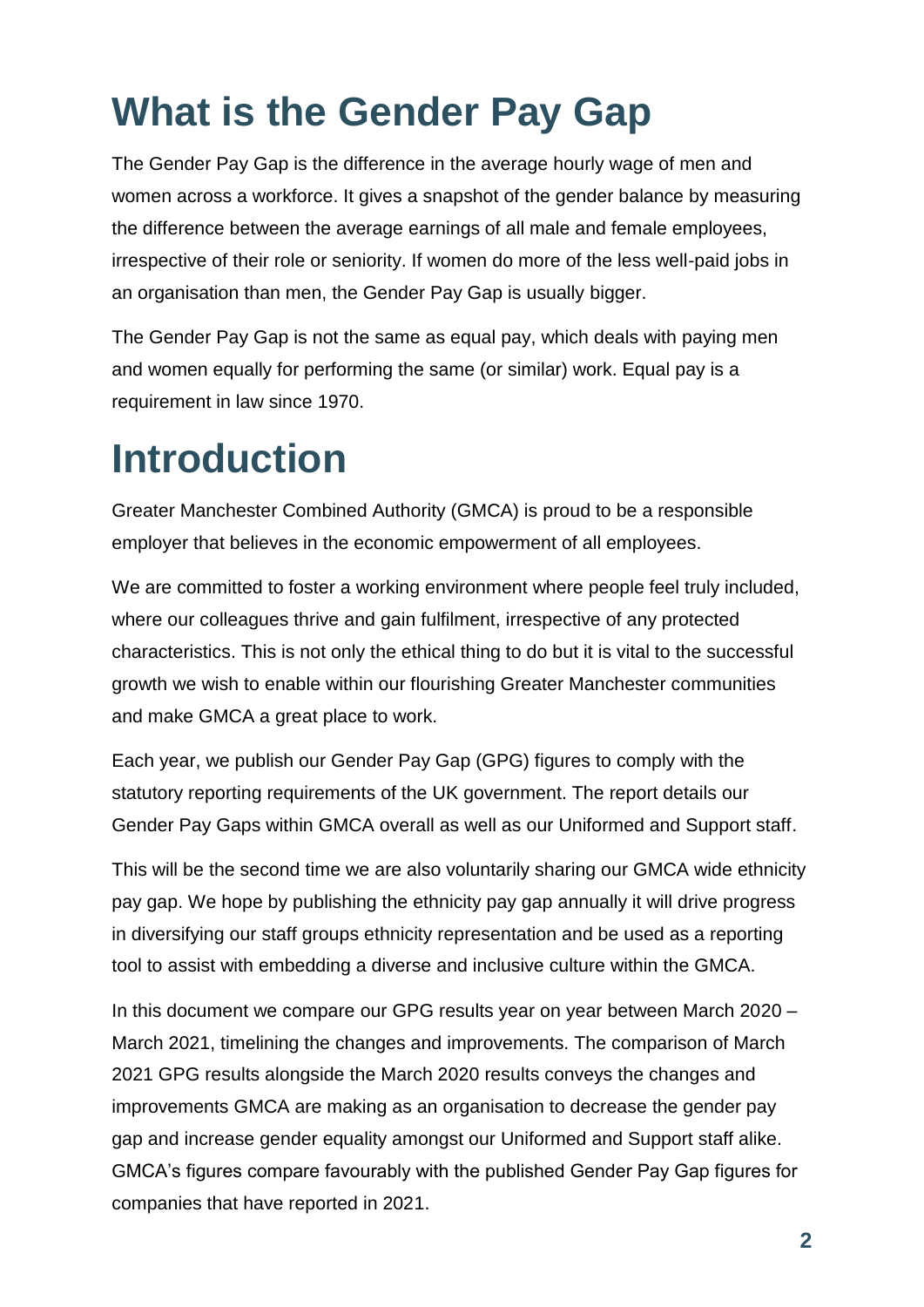# <span id="page-3-0"></span>**Gender Pay Gap (GPG) Data**

GMCA Gender Pay Gap is based on hourly rates of pay as at 31 March 2021. Female staff hourly earnings were on average 7.7% (mean) higher than male staff and 7.5% (median) in favour of female staff.

The GPG gives a snapshot of the gender pay balance within our organisation. It measures the differences between the relevant earnings of all male and female employees, irrespective of their role or seniority.

## **The GMCA's GPG is below the national average<sup>1</sup> in data released on 02 November 2021**

**Mean: 14.9% (22.6 percentage points)**

**Median: 15.4% (22.9 percentage points)**

## **GMCA Gender Pay Gap 2021**

 $\overline{a}$ 

Table 3.1a below depicts the 2021 Gender Pay Gap Mean, Median and relevant paid employees figures for both males and females within the GMCA and compares this to the corresponding 2020 GMCA Gender Pay Gap figures (Table3.1b).

The table highlights that the Mean Gender Pay Gap figure has grown from 7.4% higher for females in 2020 to 7.7% higher for females in 2021.It also shows the Median Gender Pay Gap figure has also grown from 7.1% in favour of females in 2020 to 7.5% in favour of females in 2021. The total relevant paid employees has slightly grown for females and males respectively from 485 in 2020 to 503 in 2021, and the male numbers have grown from 1533 in 2020 to 1567 in 2021.

<sup>1</sup> Latest data available 2021 [on national average GPG at ONS Website](https://www.ons.gov.uk/employmentandlabourmarket/peopleinwork/earningsandworkinghours/datasets/annualsurveyofhoursandearningsashegenderpaygaptables)

ONS Note: Employees on adult rates whose pay for the survey pay-period was not affected by absence. Estimates for 2021 include employees who have been furloughed under the Coronavirus Job Retention Scheme.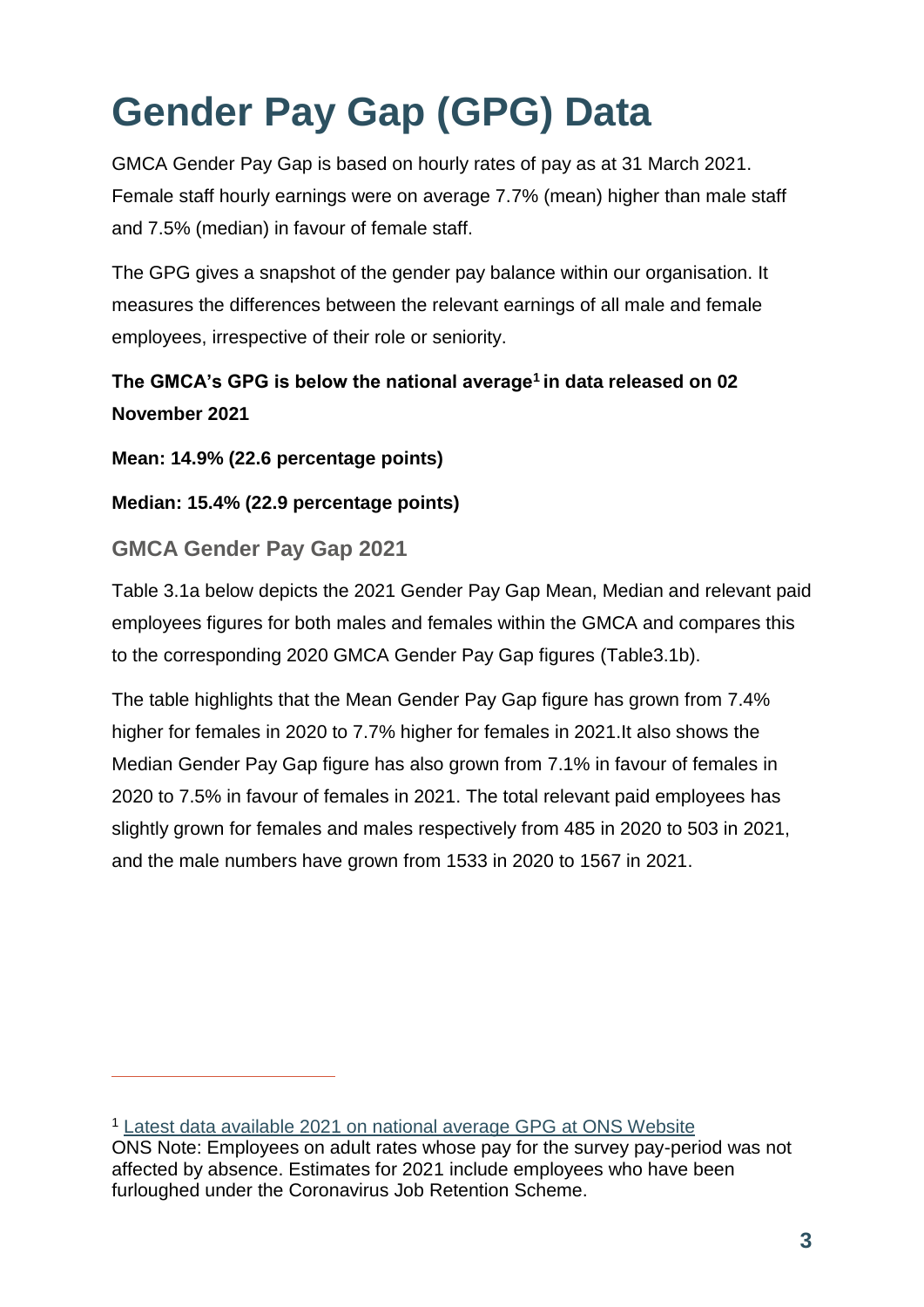| Table 3.1a: GMCA Gender Pay Gap (GPG) 31 March 2021 |  |  |
|-----------------------------------------------------|--|--|
|                                                     |  |  |

| <b>Requirement</b>                  | <b>Female</b>                 | <b>Male</b> | <b>Percentage</b><br><b>Variance</b>       |
|-------------------------------------|-------------------------------|-------------|--------------------------------------------|
| <b>Mean Hourly</b><br>rate          | Female = £18.64 Male = £17.31 |             | Mean GPG is 7.7%<br>higher for females     |
| <b>Median</b><br><b>Hourly rate</b> | Female = £16.12 Male = £15.00 |             | Median GPG is 7.5%<br>in favour of females |

Number of Relevant Paid Employees

|                                          | <b>Female</b>  | <b>Male</b>   | Total          |
|------------------------------------------|----------------|---------------|----------------|
| <b>Relevant Paid</b><br><b>Employees</b> | $Female = 503$ | Male = $1567$ | Total = $2070$ |

## **Table 3.1b: GMCA Gender Pay Gap (GPG) 31 March 2020**

| <b>Requirement</b>                  | <b>Female</b>                 | <b>Male</b> | <b>Percentage</b><br><b>Variance</b>       |
|-------------------------------------|-------------------------------|-------------|--------------------------------------------|
| <b>Mean Hourly</b><br>rate          | Female = £17.72 Male = £16.50 |             | Mean GPG is 7.4%<br>higher for females     |
| <b>Median</b><br><b>Hourly rate</b> | Female = £15.67 Male = £14.63 |             | Median GPG is 7.1%<br>in favour of females |

Number of Relevant Paid Employees

|                                          | <b>Female</b>  | <b>Male</b>   | <b>Total</b>   |
|------------------------------------------|----------------|---------------|----------------|
| <b>Relevant Paid</b><br><b>Employees</b> | Female = $485$ | Male = $1533$ | Total = $2018$ |

GMCA does not offer a bonus scheme

**GMCA Gender Pay Gap 2021 Summary**

- Overall, results for March 2021 tell us that the GMCA has decreased gender inequality within the workplace, as our GPG mean is below the national average by 22.6 percentage points, and the median by 22.9 percentage points.
- The gender distribution over our pay groups indicates that 24.3% of the GMCA relevant paid workforce in March 2021 consists of female staff.
- Our workforce reflects a greater proportion of male staff in roles affected by occupational segregation. This is evident from the proportion distribution of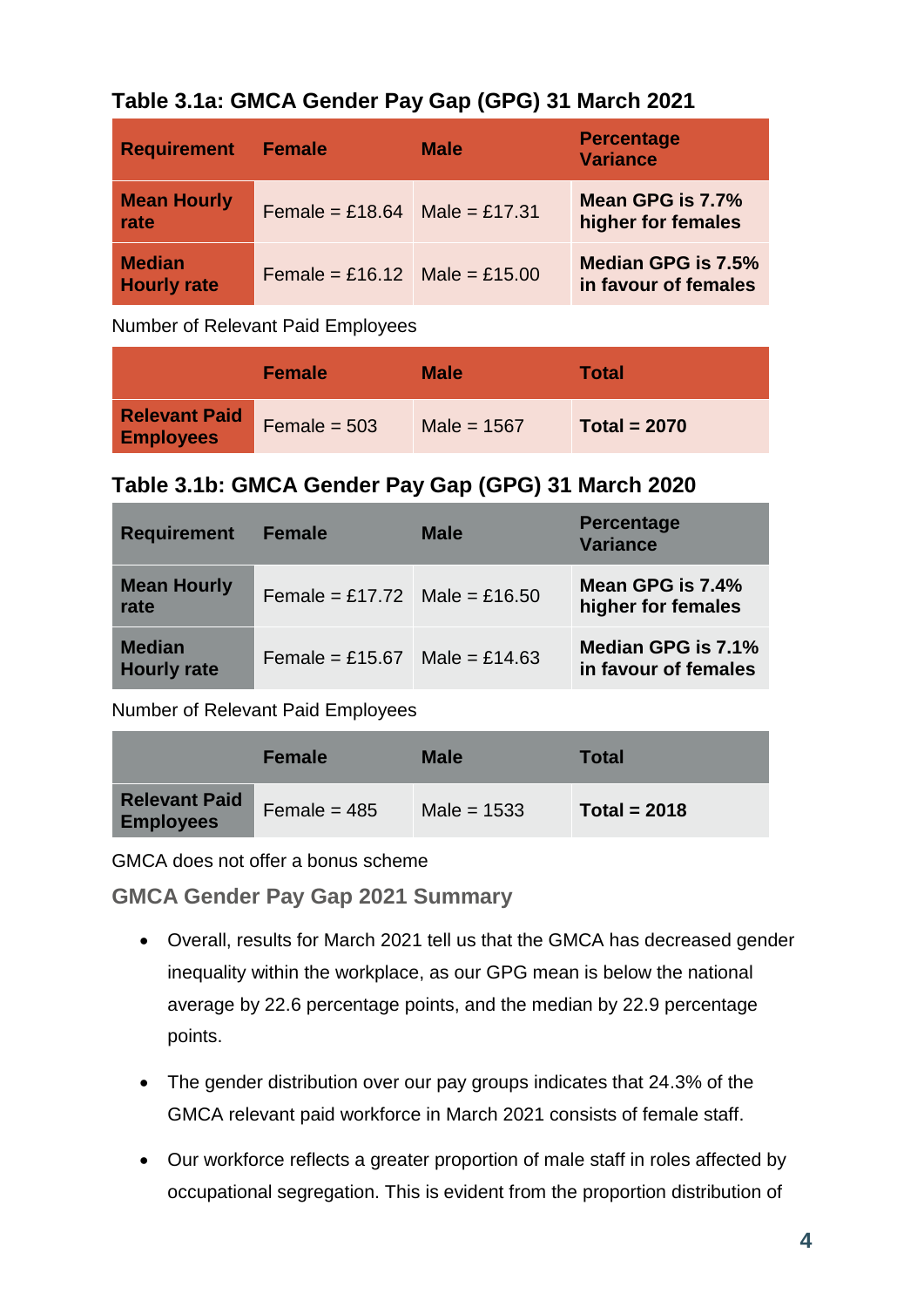men in the "lower middle" and "upper middle" quartiles. We also have a significant number of male staff within senior higher-paid roles.

 62.5% of all male staff are Firefighters and Crew Managers, earning a similar hourly rate, lower than the average, which reduces the overall hourly rate for male staff. In comparison 16.3% of female employees are in similar roles therefore, not having the same influence on the averages.

## **GMCA Gender Pay Gap 2021 by Occupational Groups**

The below tables depict the 2021 Gender Pay Gap Mean and Median figures for the Occupational groups, Uniformed and Support staff, males and females within the GMCA and compares this to the corresponding 2020 GMCA Gender Pay Gap figures by Occupational Group.

The below table highlights the Mean Gender Pay Gap figure for Uniformed staff has decreased from 10.4% higher for males in 2020 to 8.6% higher for males in 2021. This is the lowest percentage Mean Gender Pay since 2017. It also shows the Median Gender Pay Gap figure remained the same at 2.9% in favour of males.

### **Table 3.2a: GMCA Gender Pay Gap by Occupational Group for Uniformed staff 31 March 2021**

| <b>Requirement</b>                  | <b>Female</b>                 | <b>Male</b> | <b>Percentage</b><br><b>Variance</b>     |
|-------------------------------------|-------------------------------|-------------|------------------------------------------|
| <b>Mean Hourly</b><br>rate          | Female = £14.89 Male = £16.29 |             | Mean GPG is 8.6%<br>higher for males     |
| <b>Median</b><br><b>Hourly rate</b> | Female = £14.49 Male = £14.93 |             | Median GPG is 2.9%<br>in favour of males |

### **Table 3.2b: GMCA Gender Pay Gap by Occupational Group for Uniformed staff 31 March 2020**

| <b>Requirement</b>                  | <b>Female</b>                 | <b>Male</b> | <b>Percentage</b><br><b>Variance</b>     |
|-------------------------------------|-------------------------------|-------------|------------------------------------------|
| <b>Mean Hourly</b><br>rate          | Female = £14.06 Male = £15.69 |             | Mean GPG is 10.4%<br>higher for males    |
| <b>Median</b><br><b>Hourly rate</b> | Female = £14.21 Male = £14.63 |             | Median GPG is 2.9%<br>in favour of males |

The below table highlights the Mean Gender Pay Gap figure for Support staff has increased from 7.6% higher for males in 2020 to 9.3% higher for males in 2021. It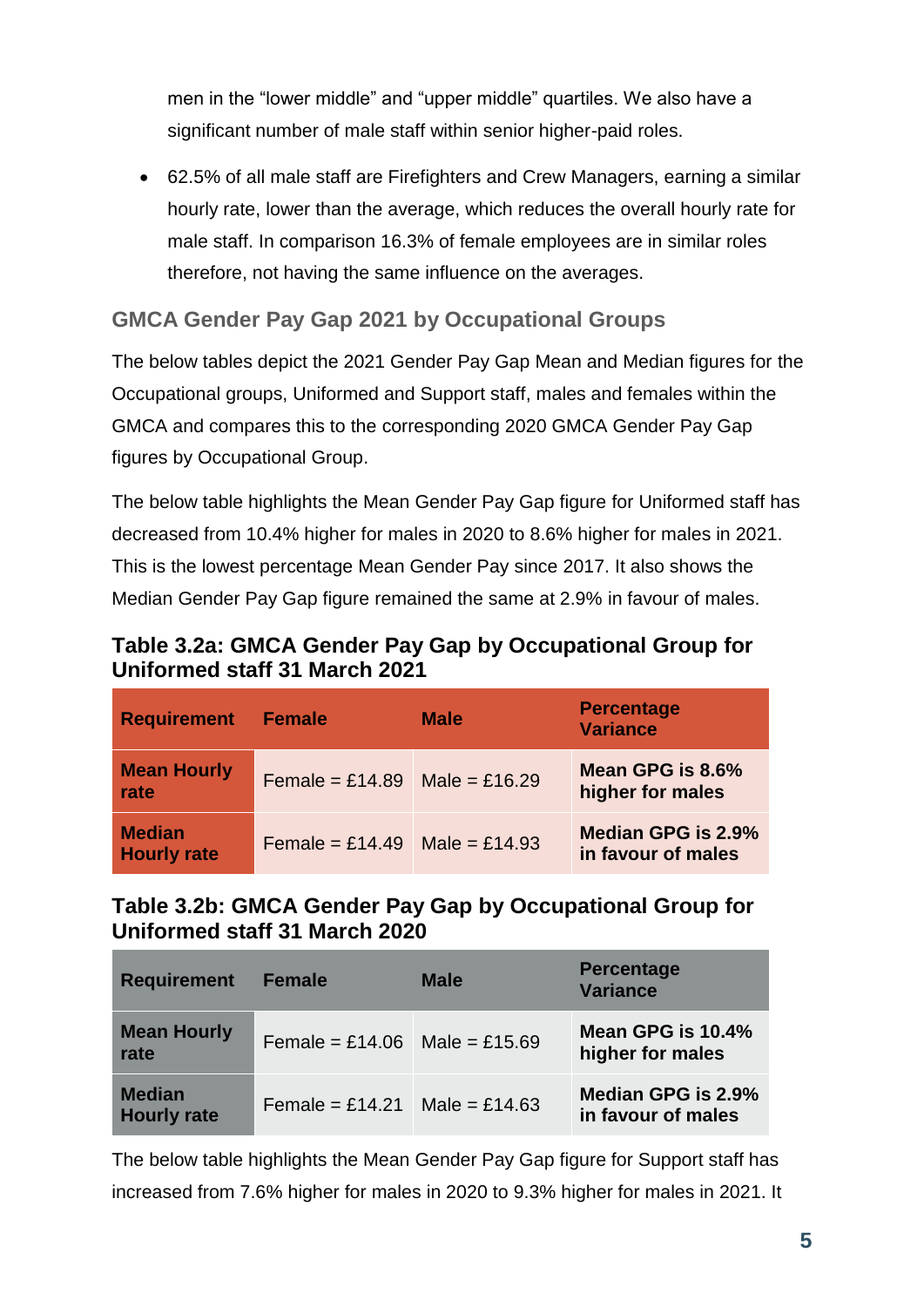also shows the Median Gender Pay Gap figure has not changed from 2020 and is still at 0% in 2021

### **Table 3.3a: GMCA Gender Pay Gap by Occupational Group for Support staff 31 March 2021**

| <b>Requirement</b>                  | <b>Female</b>                 | <b>Male</b> | <b>Percentage</b><br><b>Variance</b> |
|-------------------------------------|-------------------------------|-------------|--------------------------------------|
| <b>Mean Hourly</b><br>rate          | Female = £19.44 Male = £21.44 |             | Mean GPG is 9.3%<br>higher for males |
| <b>Median</b><br><b>Hourly rate</b> | Female = £17.40 Male = £17.40 |             | Median GPG is 0.0%                   |

## **Table 3.3b: GMCA Gender Pay Gap by Occupational Group for Support staff 31 March 2020**

| <b>Requirement</b>                  | <b>Female</b>                 | <b>Male</b> | <b>Percentage</b><br><b>Variance</b> |
|-------------------------------------|-------------------------------|-------------|--------------------------------------|
| <b>Mean Hourly</b><br>rate          | Female = £18.41 Male = £19.92 |             | Mean GPG is 7.6%<br>higher for males |
| <b>Median</b><br><b>Hourly rate</b> | Female = £16.58 Male = £16.58 |             | Median GPG is 0.0%                   |

### **GMCA Gender Pay Gap Occupational Groups Summary**

- The mean and median are in favour of male staff for both Uniformed and Support staff.
- The main contribution to our Gender Pay Gap is the predominance of male staff across all Uniformed ranks with less female staff in the senior Uniformed roles.
- Results over the period 2020 to 2021 show there has been a slight improvement in the Gender Pay Gap for Uniformed in 2021, where the percentage point has improved by 1.78% and a slight decline for Support staff of 1.76% from the previous year.
- The improvement is due to an increased intake of female Trainee Firefighters and development into higher ranked roles which has had a positive outcome on both mean and median for Uniformed Staff. Over time it is hoped that with promotion of these new female recruits into more senior roles will rebalance the lack of females in the senior Uniformed roles.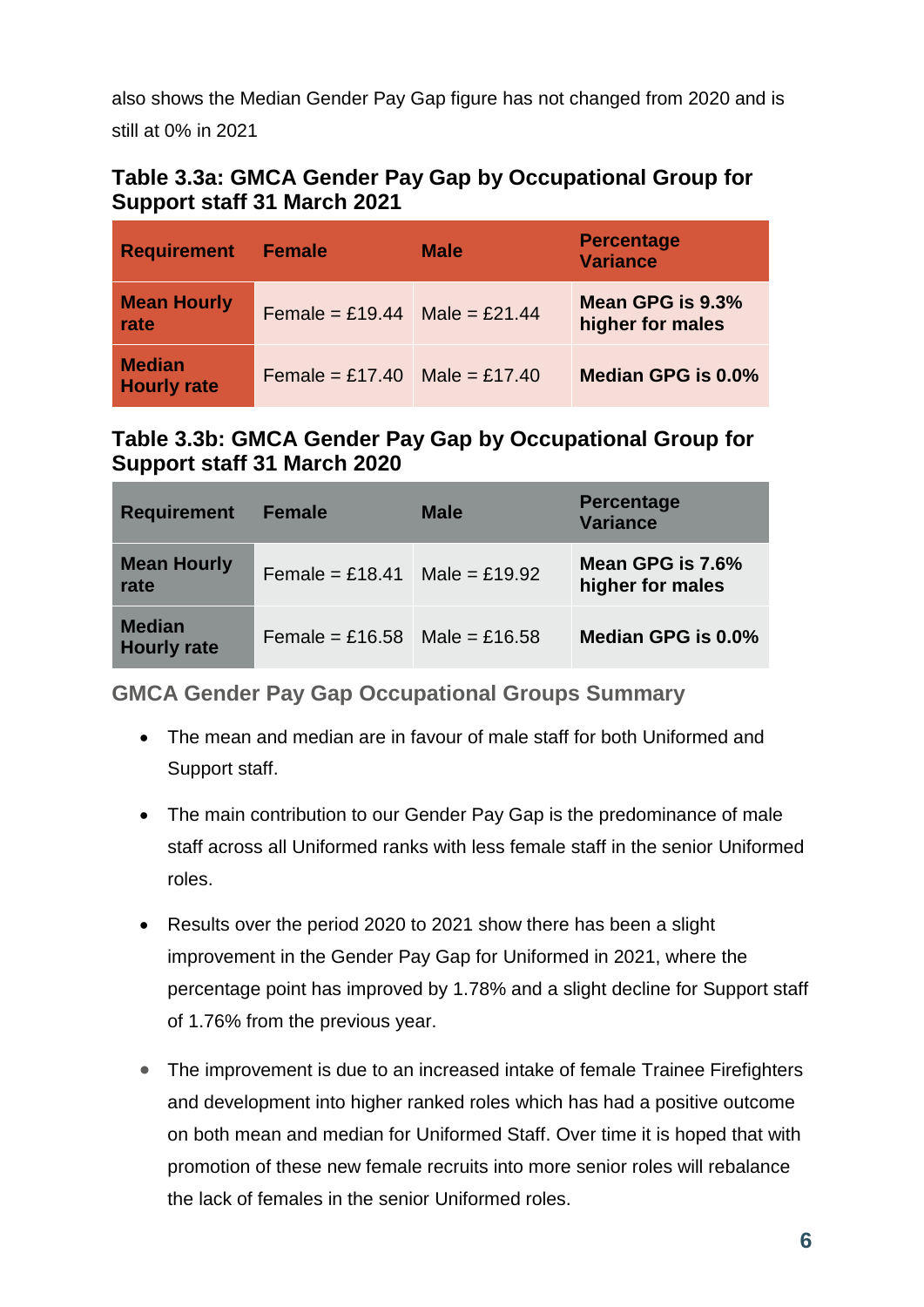## **GMCA Gender Pay Gap Quartile pay bands**

The below table and images depict the 2021 Gender Pay Gap distribution across pay quartiles for both males and females within the GMCA and compares this to the corresponding 2020 GMCA Gender Pay Gap distribution across pay quartiles.

- The pay quartile analysis shows that there has been a significant improvement of female representation within the upper quartiles. 38.17% of female staff employed are now within the upper quartile.
- Overall, 36.78% of female staff employed are in the lower quartile compared to only 21.19% of men employed. This is an improvement of 2.4% on previous years.
- The pay quartile distribution data tells us that most Uniformed colleagues are in the "lower middle" and "upper middle" quartiles when staff are arranged in order of hourly pay rate.

Above that, the number of female staff employed is consistently lower than male staff across all four quartiles, the proportion of female staff ranging between 8%, 16% and 37% in the top 3 quartiles in 2021.

## **Table 3.4a: Gender distribution across pay quartiles 31 March 2021**

| Lower quartile | <b>Lower middle</b><br>quartile | <b>Upper middle</b><br>quartile | <b>Upper Quartile</b> |
|----------------|---------------------------------|---------------------------------|-----------------------|
| Female 36%     | Female 8%                       | Female 16%                      | Female 37%            |
| Male 64%       | Male 92%                        | Male 84%                        | <b>Male 63%</b>       |

| Lower quartile   | <b>Lower middle</b><br>quartile | Upper middle<br>quartile | <b>Upper Quartile</b> |
|------------------|---------------------------------|--------------------------|-----------------------|
| Female 185 staff | Female 43 staff                 | l Female 83staff         | Female 192 staff      |
| Male 347 staff   | Male 473 staff                  | Male 433 staff           | Male 329 staff        |

Table below depicts the number of Female and Male staff in each quartile

### **Table 3.4b: Gender distribution across pay quartiles 31 March 2020**

| Lower quartile | <b>Lower middle</b><br>quartile | Upper middle<br>quartile | Upper Quartile |
|----------------|---------------------------------|--------------------------|----------------|
| Female 38%     | Female 6%                       | Female 16%               | Female 36%     |
| Male 62%       | Male 94%                        | Male 84%                 | Male 64%       |

Table below depicts the number of Female and Male staff in each quartile

| Lower quartile                     | Lower middle<br>quartile          | Upper middle<br>quartile         | <b>Upper Quartile</b>              |
|------------------------------------|-----------------------------------|----------------------------------|------------------------------------|
| Female 190 staff<br>Male 314 staff | Female 32 staff<br>Male 473 staff | Female 81staff<br>Male 423 staff | Female 182 staff<br>Male 323 staff |
|                                    |                                   |                                  |                                    |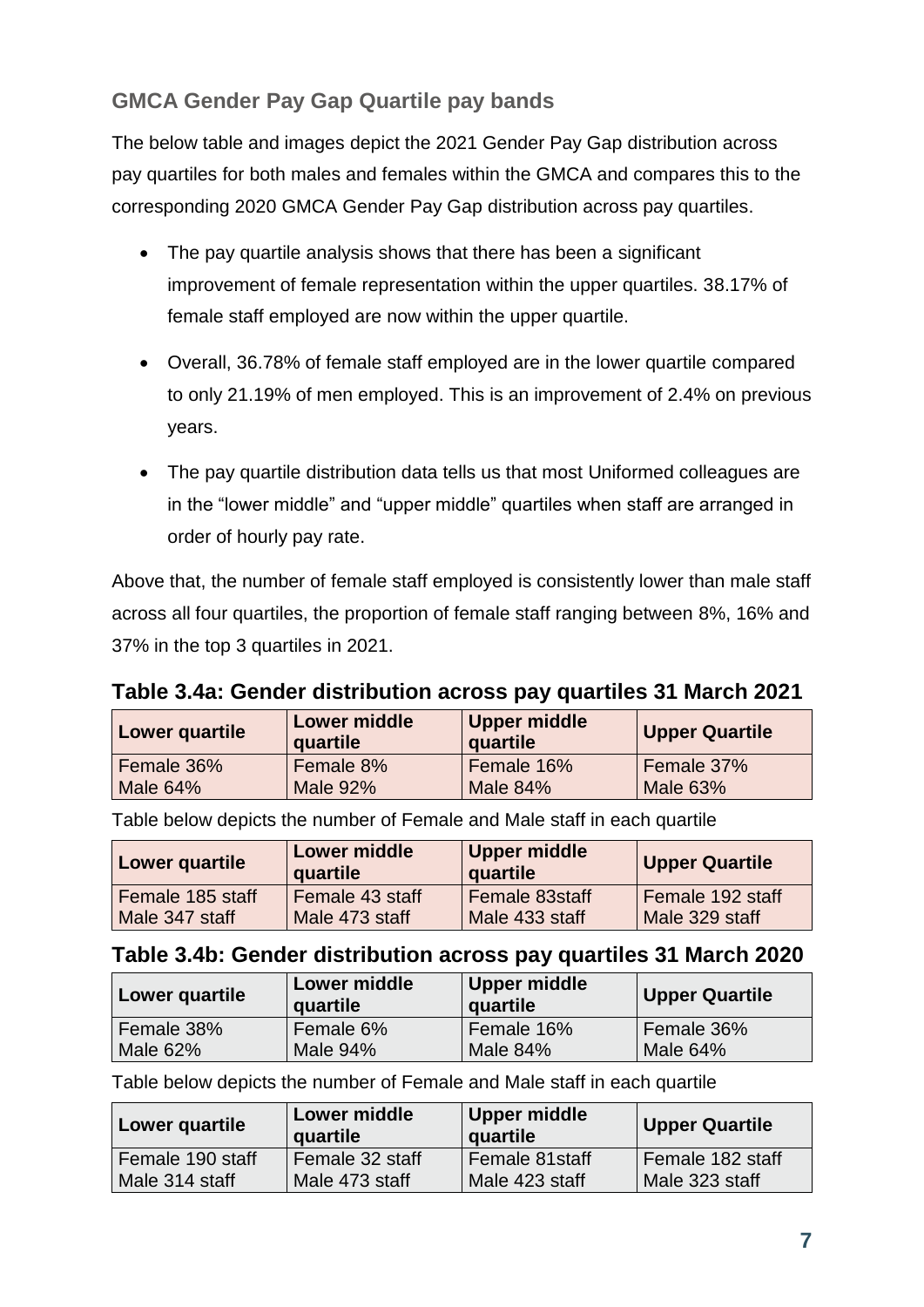# <span id="page-8-0"></span>**Ethnicity Pay Gap (EPG) Data**

Currently there is no obligation or legal guidance for employers to provide their Ethnicity Pay Gap data. The GMCA have decided to voluntary provide a picture of their Majority and Minority Ethnicity Pay Gap in the interest of transparency.

An Ethnicity Pay Gap (mean or median) is the difference between the relevant hourly rate of pay of employees who are part of the ethnic majority and that of the employees who are part of the ethnic minority. The figure is expressed as a percentage of pay of the employees who are part of the ethnic majority.

There are a few points to note in relation to Ethnicity Pay Gap:

- There is no legal requirement for employees to disclose their ethnicity. Therefore, the numbers only represent those who have disclosed, and this could potentially distort the average pay rates and ultimately the pay gap for either minority and or majority groups.
- Including staff who have not disclosed their ethnicity on their own or including them within the majority group does not give an accurate representation of the GMCA Ethnicity Pay Gap.
- The calculation or outcome of the Ethnicity Pay Gap could change once legislative requirements have been introduced by the Government.
- To ensure consistency the Ethnicity Pay Gap has been calculated using the same legal requirements and principles as the Gender Pay Gap.

GMCA Ethnicity Pay Gap is based on hourly rates of pay as at 31 March 2021 the Minority staff group hourly earnings were on average 4.4% (mean) lower than the Majority staff group and the median 1.26% in favour of Majority staff group.

Table 4.1b highlights that the Mean Ethnicity Pay Gap figure has changed from 6.3% lower for the minority staff group in 2020 and 4.4% lower for the minority staff group in 2021 (Table 4.1a).

The Median Ethnicity Pay Gap figure has increased from 0.5% in favour of the majority staff group in 2020 to 1.26% in favour of the majority staff group in 2021.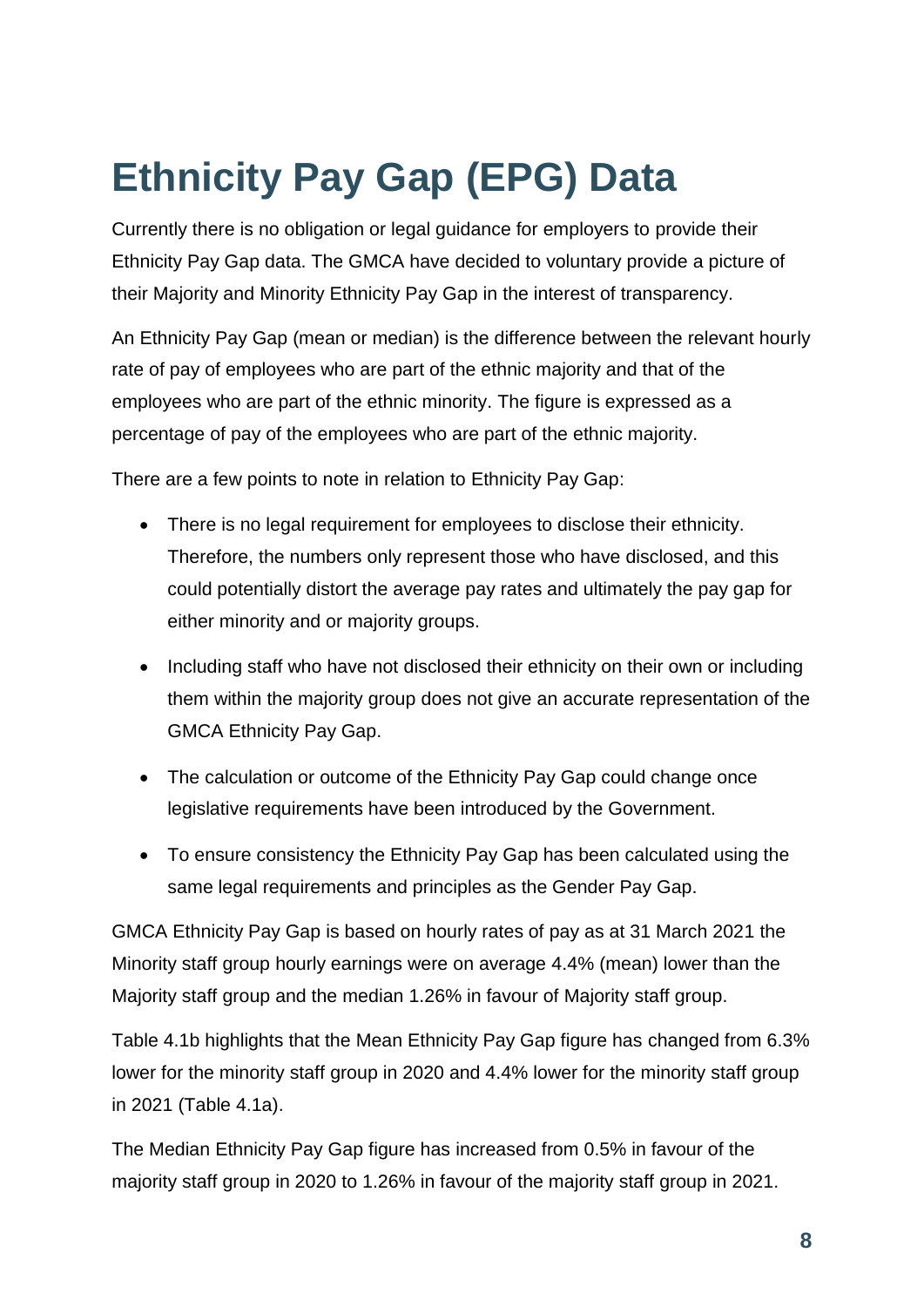The total relevant paid employees have slightly increased for the minority staff group from 99 in 2020 to 101 in 2021, the majority staff group numbers have increased from 1654 in 2020 to 1703 in 2021. However, the not disclosed staff group has increased from 265 in 2020 to 266 in 2021.

| Table 4.1a: GMCA Ethnicity Pay Gap (EPG) 31 March 2021 |  |  |
|--------------------------------------------------------|--|--|
|                                                        |  |  |

| <b>Requirement</b>                  | <b>Minority</b>                     | <b>Majority</b> | <b>Percentage Variance</b>                         |
|-------------------------------------|-------------------------------------|-----------------|----------------------------------------------------|
| <b>Mean Hourly</b><br>rate          | Minority = £16.59 Majority = £17.35 |                 | Mean EPG is 4.4% lower<br>for Minority group       |
| <b>Median</b><br><b>Hourly rate</b> | Minority = £14.93 Majority = £15.12 |                 | Median EPG is 1.26% in<br>favour of Majority group |

Number of Relevant Paid Employees

|                                                   | <b>Minority</b> | <b>Majority</b>         | <b>Not</b><br><b>Disclosed</b> | Total          |
|---------------------------------------------------|-----------------|-------------------------|--------------------------------|----------------|
| <b>Relevant Paid Minority</b><br><b>Employees</b> | 101             | <b>Majority</b><br>1703 | <b>Not Disclosed</b><br>266    | Total = $2070$ |

NOT included in the Ethnicity Pay Gap above are 266 employees who opted not to disclose their ethnicity. This accounts for 12.9% of Relevant Paid Employees.

## **Table 4.1b: GMCA Ethnicity Pay Gap (EPG) 31 March 2020**

| <b>Requirement</b>                  | <b>Minority</b>   | <b>Majority</b>   | <b>Percentage Variance</b>                        |
|-------------------------------------|-------------------|-------------------|---------------------------------------------------|
| <b>Mean Hourly</b><br>rate          | Minority = £15.57 | Majority = £16.62 | Mean EPG is 6.3% lower<br>for Minority group      |
| <b>Median</b><br><b>Hourly rate</b> | Minority = £14.63 | Majority = £14.70 | Median EPG is 0.5% in<br>favour of Majority group |

Number of Relevant Paid Employees

|                                                   | <b>Minority</b> | <b>Majority</b>  | <b>Not</b><br><b>Disclosed</b> | <b>Total</b>   |
|---------------------------------------------------|-----------------|------------------|--------------------------------|----------------|
| <b>Relevant Paid Minority</b><br><b>Employees</b> | 99              | Majority<br>1654 | <b>Not Disclosed</b><br>265    | Total = $2018$ |

NOT included in the Ethnicity Pay Gap above are 265 employees who opted not to disclose their ethnicity. This accounts for 13.1% of Relevant Paid Employees.

GMCA does not offer a bonus scheme

**GMCA Occupational Groups Summary**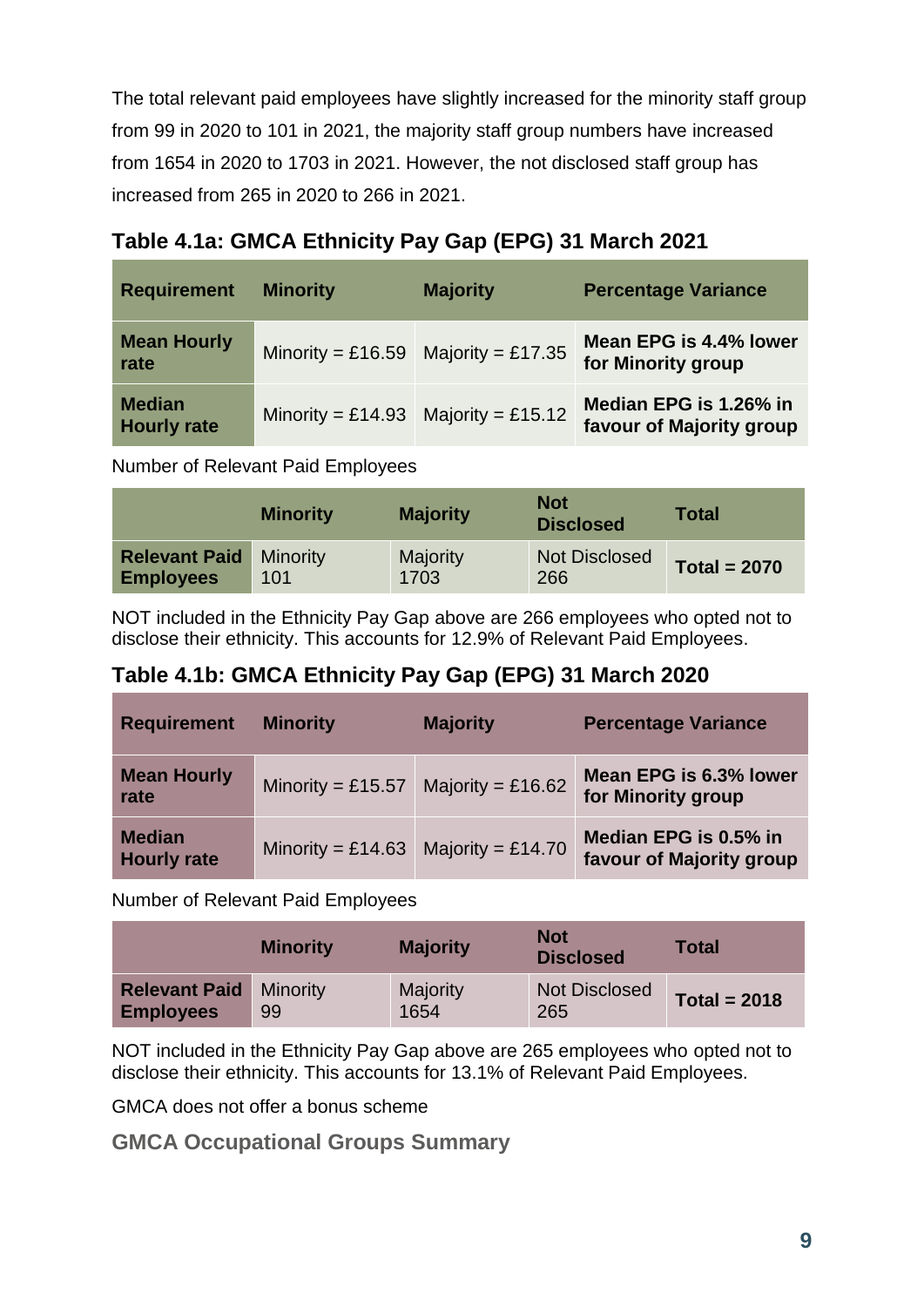The below tables depict the 2021 Ethnicity Pay Gap Mean and Median figures for the Occupational groups, Uniformed and Support staff, Minority and Majority staff groups within the GMCA and compares this to the corresponding 2020 GMCA Ethnicity Pay Gap figures by Occupational Group.

- The mean is in favour of the majority staff group for both uniformed and support staff in both 2021 and 2020.
- The mean hourly rate for uniformed ethnic minority groups increased in 2021 due to development and progression into higher ranks.
- In 2021 the median is 0.47% in favour of the majority uniformed staff group and the median is 1.03% in favour of minority support staff group. The median was at 0% for both uniformed and support staff in 2020.

## **Table 4.2a: GMCA Ethnicity Pay Gap by Occupational Group for Uniformed staff 31 March 2021**

| <b>Requirement</b>                  | <b>Minority</b>                     | <b>Majority</b> | <b>Percentage Variance</b>                         |
|-------------------------------------|-------------------------------------|-----------------|----------------------------------------------------|
| <b>Mean Hourly</b><br>rate          | Minority = £15.67 Majority = £16.38 |                 | Mean EPG is 4.3% lower<br>for Minority group       |
| <b>Median</b><br><b>Hourly rate</b> | Minority = £14.93 Majority = £15.00 |                 | Median EPG is 0.47% in<br>favour of Majority group |

**Table 4.2b: GMCA Ethnicity Pay Gap by Occupational Group for Uniformed staff 31 March 2020**

| <b>Requirement</b>                  | <b>Minority</b>   | <b>Majority</b>   | <b>Percentage Variance</b>                   |
|-------------------------------------|-------------------|-------------------|----------------------------------------------|
| <b>Mean Hourly</b><br>rate          | Minority = £14.41 | Majority = £15.86 | Mean EPG is 9.1% lower<br>for Minority group |
| <b>Median</b><br><b>Hourly rate</b> | Minority = £14.63 | Majority = £14.63 | Median EPG is 0.0%                           |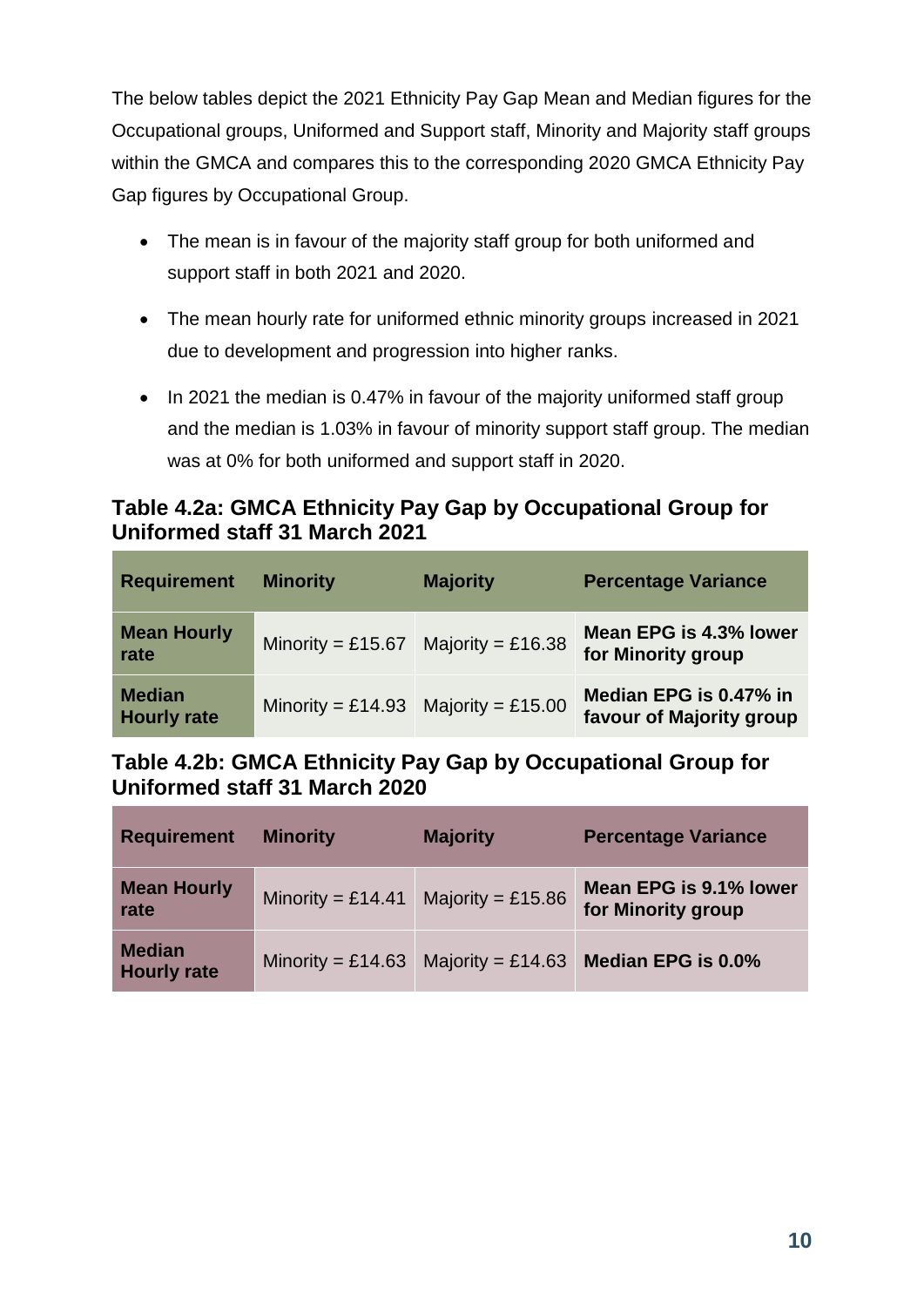## **Table 4.3a: GMCA Ethnicity Pay Gap by Occupational Group for Support staff 31 March 2021**

| <b>Requirement</b>             | <b>Minority</b>                     | <b>Majority</b>   | <b>Percentage Variance</b>                         |
|--------------------------------|-------------------------------------|-------------------|----------------------------------------------------|
| <b>Mean Hourly</b><br>rate     | Minority = £17.99                   | Majority = £19.27 | Mean EPG is 6.7% lower<br>for Minority group       |
| 99Median<br><b>Hourly rate</b> | Minority = £16.74 Majority = £16.57 |                   | Median EPG is 1.03% in<br>favour of Minority group |

## **Table 4.3b: GMCA Ethnicity Pay Gap by Occupational Group for Support staff 31 March 2020**

| <b>Requirement</b>                  | <b>Minority</b>   | <b>Majority</b>                     | <b>Percentage Variance</b>                   |
|-------------------------------------|-------------------|-------------------------------------|----------------------------------------------|
| <b>Mean Hourly</b><br>rate          |                   | Minority = £17.15 Majority = £18.15 | Mean EPG is 5.5% lower<br>for Minority group |
| <b>Median</b><br><b>Hourly rate</b> | Minority = £16.13 | Majority = £16.13                   | Median EPG is 0.0%                           |

## **GMCA Ethnicity Pay Gap Quartile pay bands**

The below table and images depict the 2021 Ethnicity Pay Gap distribution across pay quartiles for Minority and Majority groups within the GMCA and compares this to the corresponding 2020 Ethnicity Pay Gap distribution across pay quartiles.

- We have a lower representation of employees from ethnic minority groups in senior, higher paid roles
- Fewer employees from the lower and upper quartiles have disclosed their ethnicity to GMCA. This means several lower and higher paid individuals are not reflected in the pay gap calculations, which may impact the numbers in future years.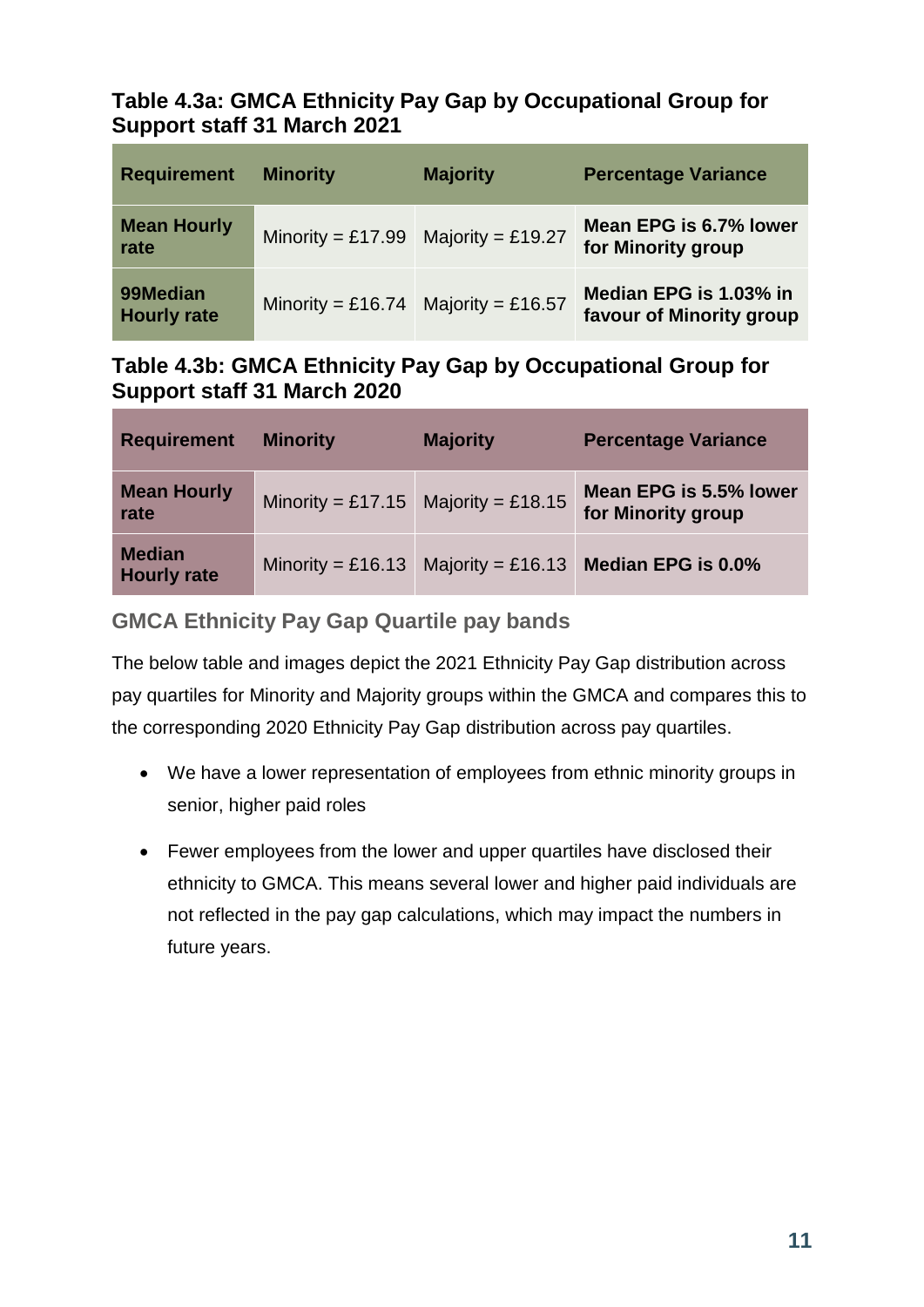**Table 4.4a: Ethnicity distribution across pay quartiles 31 March 2021**

| Lower quartile    | Lower middle<br>quartile             | Upper middle<br>quartile | <b>Upper Quartile</b> |
|-------------------|--------------------------------------|--------------------------|-----------------------|
| Minority 6%       | Minority 5%                          | Minority 4%              | Minority 5%           |
| Majority 79%      | Majority 83%                         | Majority 88%             | Majority 78%          |
| Not Disclosed 15% | Not Disclosed 12%   Not Disclosed 8% |                          | Not Disclosed 17%     |

Table below depicts Number of Minority and Majority staff in each quartile

| Lower quartile     | <b>Lower middle</b><br>quartile | <b>Upper middle</b><br>quartile | <b>Upper Quartile</b> |
|--------------------|---------------------------------|---------------------------------|-----------------------|
| Minority 33 staff  | Minority 25 staff               | Minority 19 staff               | Minority 24 staff     |
| Majority 408 staff | Majority 430 staff              | Majority 458 staff              | Majority 407 staff    |

## **Table 4.4b: Ethnicity distribution across pay quartiles 31 March 2020**

| Lower quartile    | Lower middle<br>quartile | <b>Upper middle</b><br>quartile | <b>Upper Quartile</b> |
|-------------------|--------------------------|---------------------------------|-----------------------|
| Minority 7%       | Minority 4%              | Minority 4%                     | Minority 4%           |
| Majority 74%      | Majority 87%             | Majority 87%                    | Majority 80%          |
| Not Disclosed 19% | Not Disclosed 9%         | Not Disclosed 9%                | Not Disclosed 16%     |

Table below depicts Number of Minority and Majority staff in each quartile

| Lower quartile     | <b>Lower middle</b><br>quartile | <b>Upper middle</b><br>quartile | <b>Upper Quartile</b> |
|--------------------|---------------------------------|---------------------------------|-----------------------|
| Minority 35 staff  | Minority 22 staff               | Minority 22 staff               | Minority 20 staff     |
| Majority 371 staff | Majority 438 staff              | Majority 439 staff              | Majority 406 staff    |

## <span id="page-12-0"></span>**Key influencers that affect both our Gender and Ethnicity Pay Gap**

We closely measure the overall diversity makeup of our organisation to ensure we are reporting and holding ourselves accountable to increase representation over time. The figures tell us that we have made progress in this but recognise that there is still some way to go before we can truly state that our workforce reflects the diversity and richness of the GM community. Using December 2017 as a benchmark overall, we have improved our Gender Pay Gap year on year. The implementation and delivery against our Firefighter Attraction Strategy and Equality Diversity and Inclusivity Strategy is supporting this positive change, where representation in the gender and ethnicity of our workforce is continuing to increase. We look at pay gaps as one indicator of how we are doing against our objective of building a workforce that is representative of the GM communities that we serve.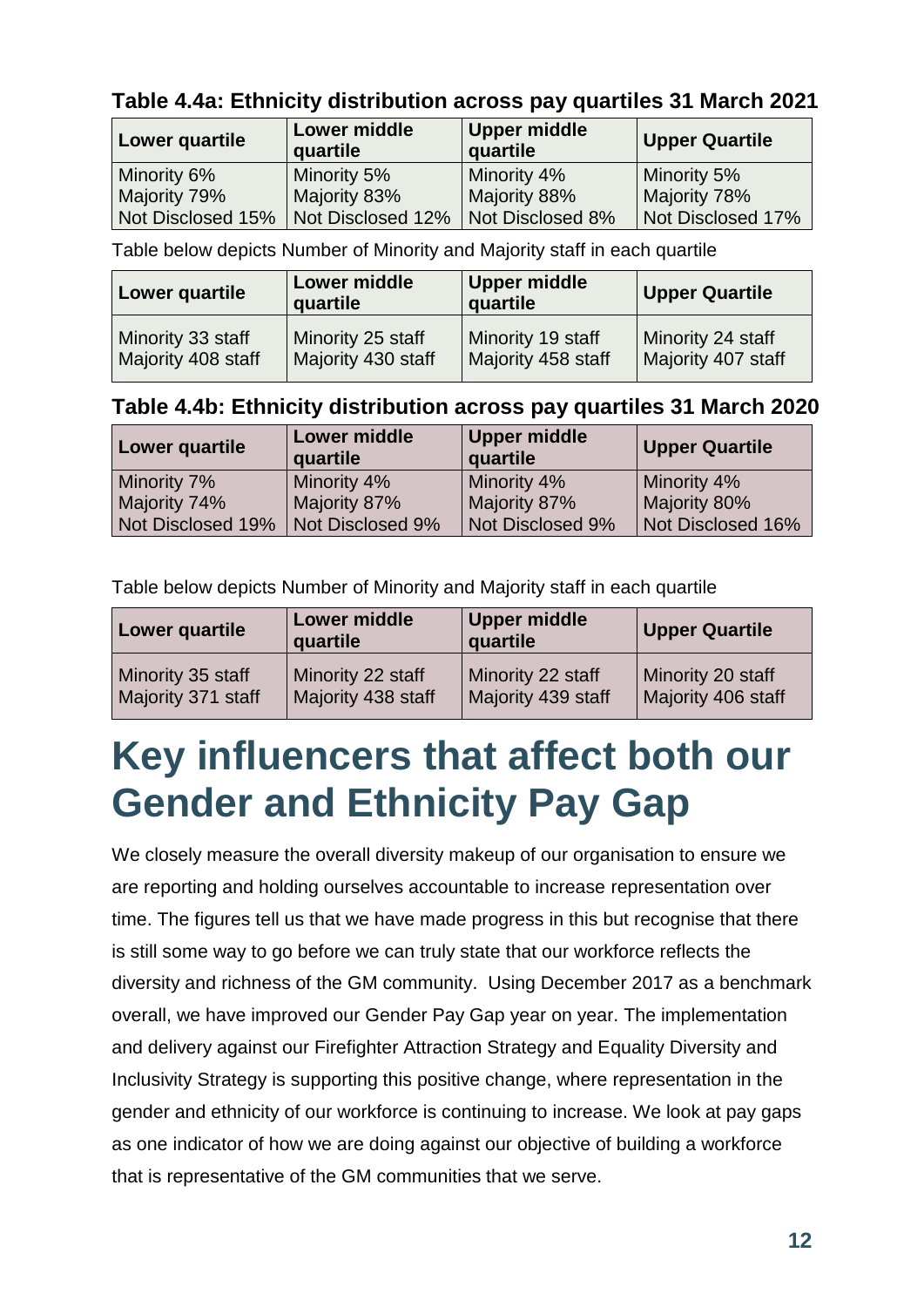We believe our commitment to improving opportunities for progression, and development across the GMCA for all employees of all genders and backgrounds, serve as an opportunity to lead by example, showing we are taking the problem of gender pay inequality seriously. Our EDI strategy and leadership, culture and people development strategic plan underpin this work. Offering and encouraging leadership development to all groups that are underrepresented within GMCA, through our Equality, Diversity and Inclusion (EDI) Active Groups:

- EDI Strategic Group,
- Stonewall Working Group,
- EDI Working Group,
- EDI Single Point of Contact's (EDI SPOC's),
- Equality Impact Assessment Working Group,
- Network Chairs and Senior Sponsors Group,
- Rainbow Network,
- GM Women's Success and Support Network,
- Black and Racially Diverse Network,
- Dis-ability Network.

Our ambition remains, to develop a reputation for being a fair and progressive employer for everyone, attracting a wider pool of diverse talent for all of our vacancies. With the benefit of enhancing our productivity, innovation and creativity that can only come from having a diverse workforce that feels included, valued and engaged.

The Equality, Diversity and Inclusion (EDI) Strategic Group are responsible for delivering the EDI Strategy and Action Plan which is embedded within directorates and teams across the organisation. The group acts as a scrutiny panel to support us in improving diversity, inclusion and equality performance and outcomes.

Each directorate across the organisation is represented at the EDI Strategic Group by their designated lead on equality and diversity, who acts as a champion within their team to ensure local management teams take action plans and priorities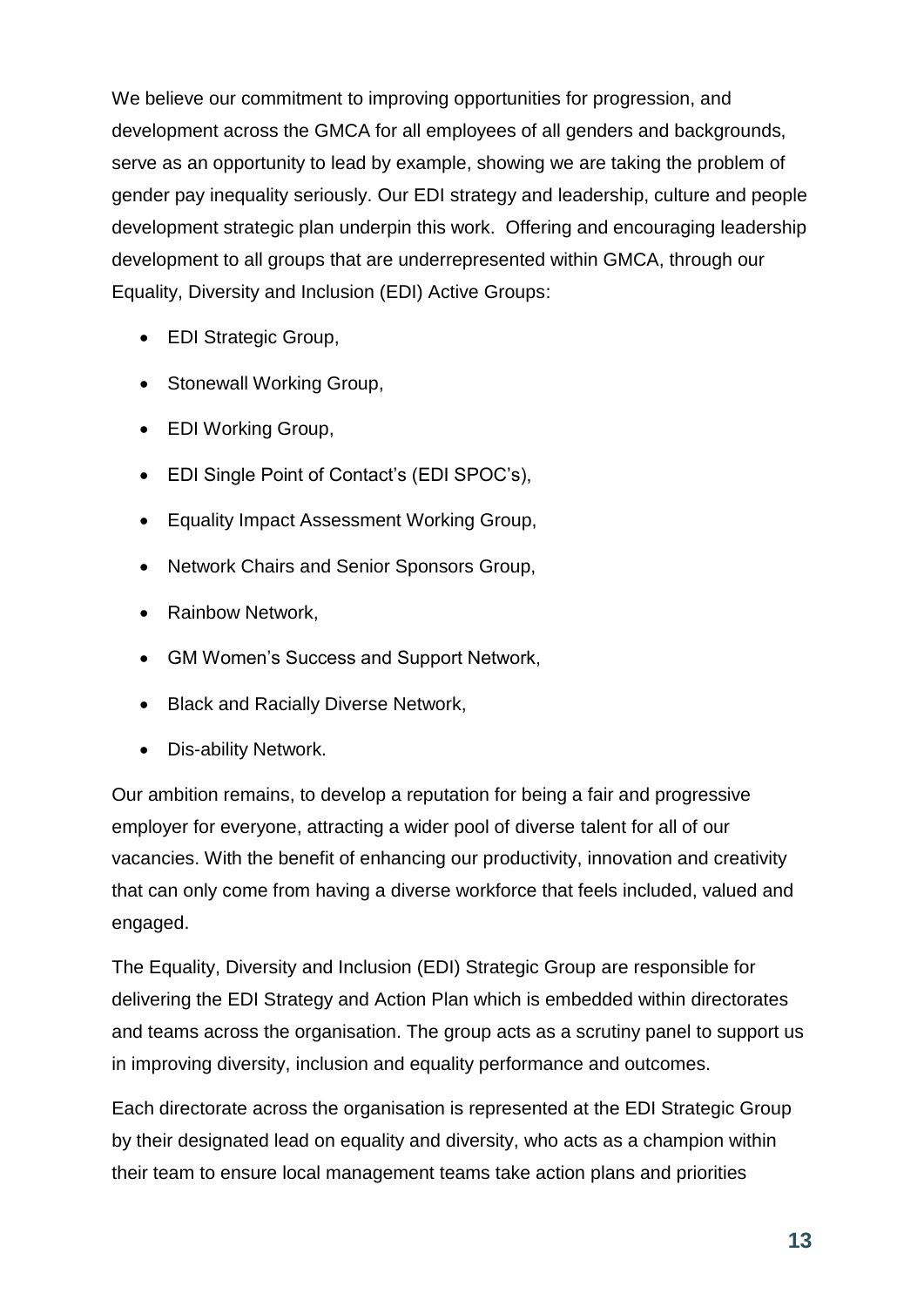forward. Quarterly Reports are presented to our Improvement Board for scrutiny and approval of recommendations from all EDI active groups.

We are continuously supporting our staff through our inclusive Policies and Guidance documents e.g. Ramadan and fasting guidance, EDI events and Campaigns e.g.: Mental Health awareness, International Day against Homophobia, Bi phobia and Trans Phobia (IDAHOBiT) Flexible working, Career breaks, E-Learning packages including; Supporting Trans and Non-Binary staff at work, Dyslexia Awareness and Unconscious Race Bias and Learning at work weeks addressing EDI and a range of workshops to support the welfare of all staff in the workplace. Reinforcing our New Fire Plan 2021-2025 message which places a focus on how we will continue to build and maintain a diverse and high-performing workforce. It is vital the service reflects the people it serves and understands the communities that make up our city-region. "We will create an inclusive culture where people bring their wholeself to work".

#### **Next steps**

- We will continue to maintain and monitor the positive trends, our diversity and attraction strategy and equality, diversity and inclusion plans which will positively impact the pay gaps in the future.
- We strive to increase completion of equality data by staff so that we can measure more accurately the ethnicity pay gap in the workforce.
- We continue our efforts to increase diversity of the uniformed workforce including promotion pathways to increase representation in senior ranks.
- Develop a consistent equality, diversity and inclusion framework for the organisation which attracts, develops and retains a diverse workforce
- Deliver effective, inclusive and responsive resourcing solutions for the organisation – across a range of roles from Firefighter recruitment to Corporate Leadership roles, including development of a corporate recruitment and selection framework, always striving to increase the diversity of our workforce